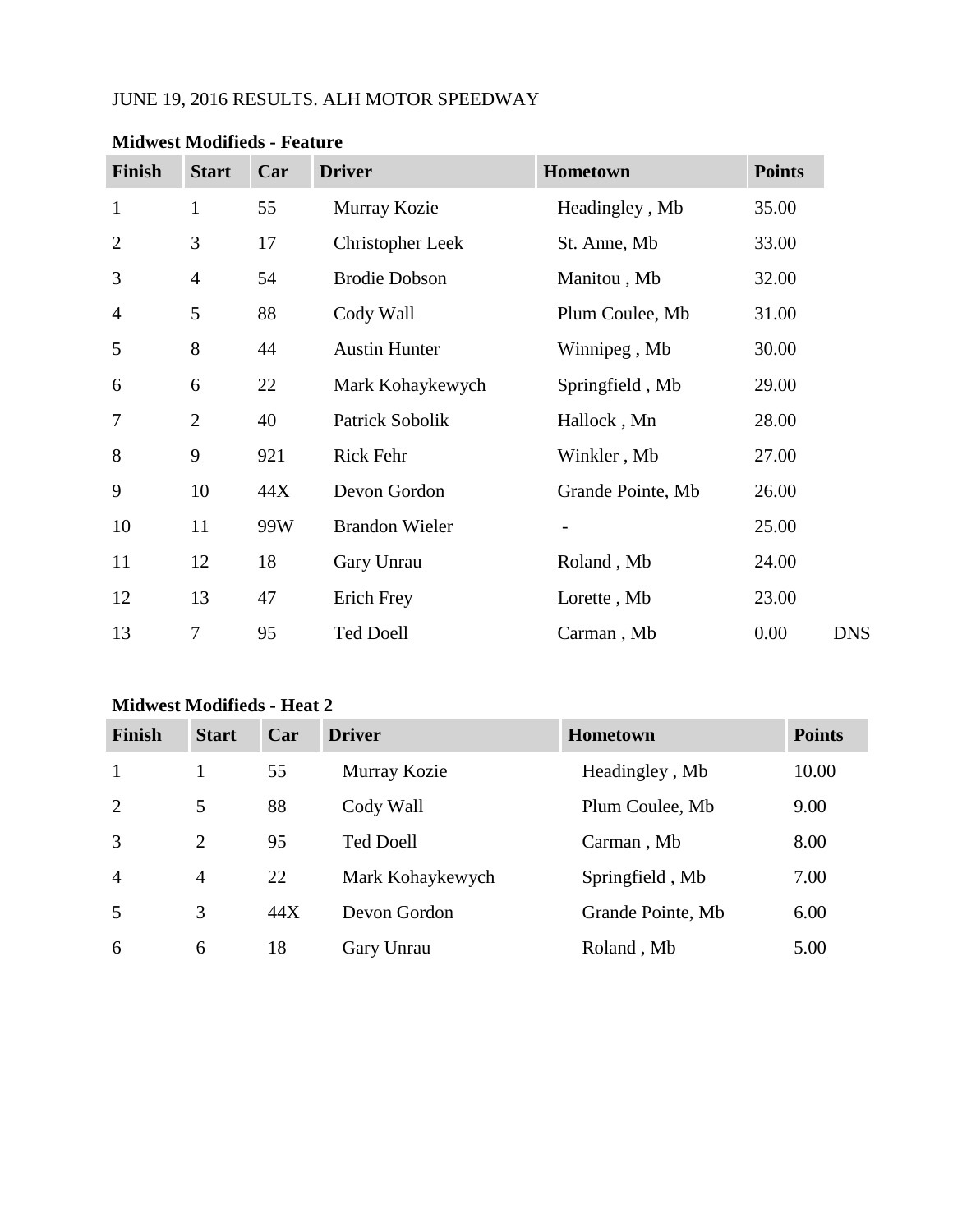| <b>Finish</b>              | <b>Start</b>   | Car       | <b>Driver</b>         | Hometown         | <b>Points</b> |
|----------------------------|----------------|-----------|-----------------------|------------------|---------------|
| $\mathbf{1}$               | $\mathbf{1}$   | 54        | <b>Brodie Dobson</b>  | Manitou, Mb      | 10.00         |
| $\overline{2}$             | 3              | 44        | <b>Austin Hunter</b>  | Winnipeg, Mb     | 9.00          |
| 3                          | 5              | 40        | Patrick Sobolik       | Hallock, Mn      | 8.00          |
| $\overline{4}$             | $\overline{4}$ | 17        | Christopher Leek      | St. Anne, Mb     | 7.00          |
| 5                          | 6              | 921       | <b>Rick Fehr</b>      | Winkler, Mb      | 6.00          |
| 6                          | $\overline{2}$ | 99W       | <b>Brandon Wieler</b> |                  | 5.00          |
| 7                          | $\tau$         | 47        | <b>Erich Frey</b>     | Lorette, Mb      | 4.00          |
| <b>Modifieds - Feature</b> |                |           |                       |                  |               |
| <b>Finish</b>              | <b>Start</b>   | Car       | <b>Driver</b>         | Hometown         | <b>Points</b> |
| $\mathbf{1}$               | 8              | 10W       | Ward Imrie            | Winnipeg, Mb     | 35.00         |
| $\overline{2}$             | $\overline{2}$ | 24        | James Wall            | Winkler, Mb      | 33.00         |
| 3                          | $\overline{4}$ | <b>9M</b> | Lee Mcrae             | Marquette, Mb    | 32.00         |
| $\overline{4}$             | 5              | 5         | <b>Scott Greer</b>    | East St., Mb     | 31.00         |
| 5                          | $\overline{7}$ | 48        | Jerome Guyot          | Fannystelle, Mb  | 30.00         |
| 6                          | $\mathbf{1}$   | 92        | <b>Justin Bronk</b>   | West St, Mb      | 29.00         |
| 7                          | 6              | 36        | <b>Ryan Cousins</b>   | Morden, Mb       | 28.00         |
| 8                          | 3              | 40        | <b>Henry Peters</b>   | Winkler, Mb      | 27.00         |
| 9                          | 9              | 1J        | Jeff Pritchard        | Carman, Mb       | 26.00         |
| 10                         | 10             | 8         | Al Giesbrecht         | Schanzenfeld, Mb | 25.00         |

#### **Midwest Modifieds - Heat 1**

### **Modifieds - Heat 2**

| Finish | <b>Start</b> | Car | <b>Driver</b>       | <b>Hometown</b> | <b>Points</b> |
|--------|--------------|-----|---------------------|-----------------|---------------|
|        |              | 24  | James Wall          | Winkler, Mb     | 10.00         |
| 2      |              | 92  | <b>Justin Bronk</b> | West St, Mb     | 9.00          |
| 3      |              | 36  | <b>Ryan Cousins</b> | Morden, Mb      | 8.00          |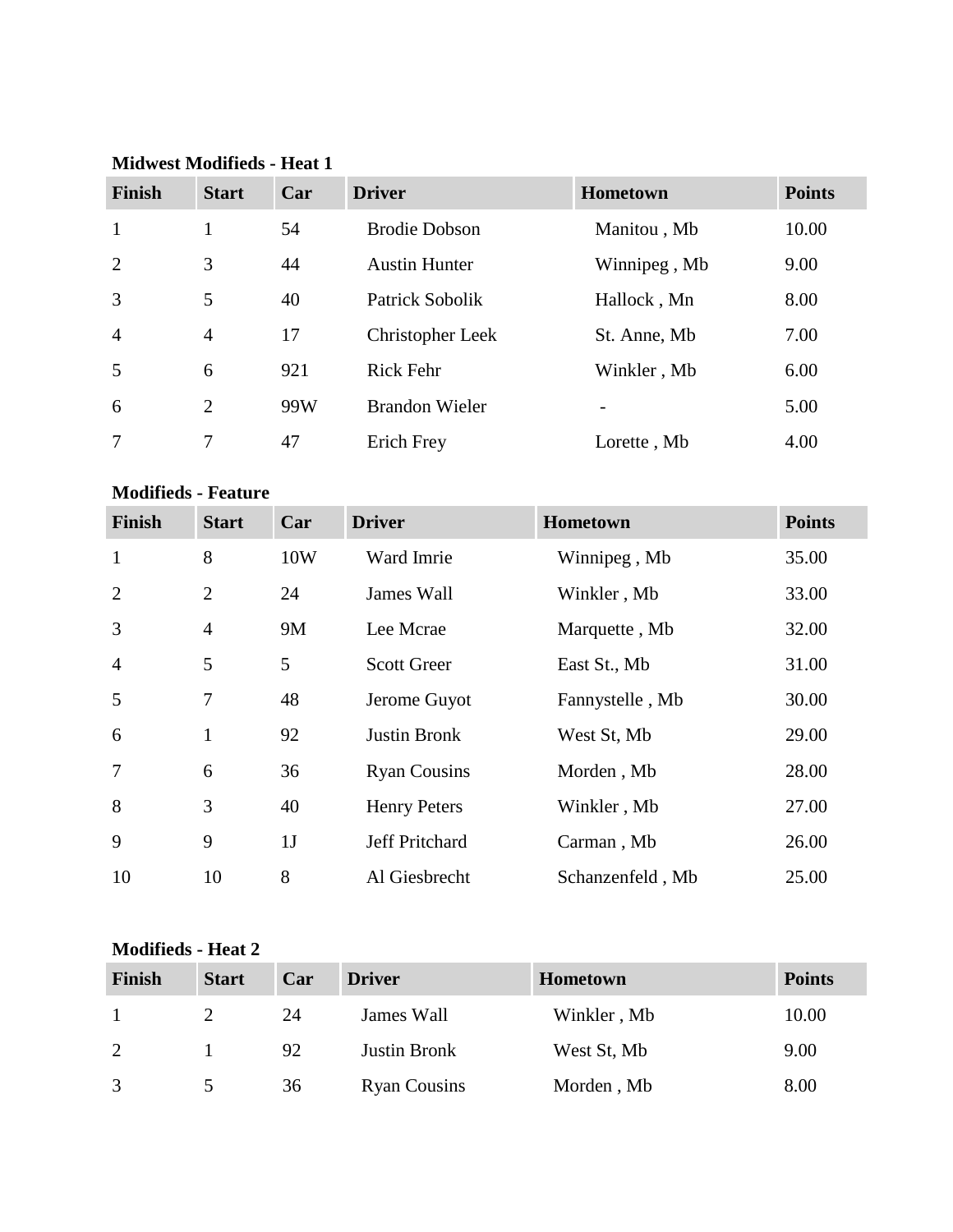| $\Delta$ | 9Μ | Lee Mcrae     | Marquette, Mb    | 7.00 |
|----------|----|---------------|------------------|------|
|          |    | Al Giesbrecht | Schanzenfeld, Mb | 6.00 |

# **Modifieds - Heat 1**

| <b>Finish</b>  | <b>Start</b>   | Car | <b>Driver</b>         | <b>Hometown</b> | <b>Points</b> |
|----------------|----------------|-----|-----------------------|-----------------|---------------|
|                |                | 48  | Jerome Guyot          | Fannystelle, Mb | 10.00         |
| 2              | $\overline{4}$ | 10W | Ward Imrie            | Winnipeg, Mb    | 9.00          |
| 3              | 5              | 5.  | <b>Scott Greer</b>    | East St., Mb    | 8.00          |
| $\overline{4}$ | 2              | 40  | <b>Henry Peters</b>   | Winkler, Mb     | 7.00          |
| 5              | 3              | 1 J | <b>Jeff Pritchard</b> | Carman, Mb      | 6.00          |

### **Pure Stocks - Feature**

| <b>Finish</b>  | <b>Start</b>   | Car    | <b>Driver</b>           | Hometown      | <b>Points</b> |            |
|----------------|----------------|--------|-------------------------|---------------|---------------|------------|
| $\mathbf{1}$   | 8              | 9      | Les/lee Mcrae           | Marquette, Mb | 35.00         |            |
| $\overline{2}$ | 5              | 6      | Nathan Klaassen         | Morden, Mb    | 33.00         |            |
| 3              | 3              | 22     | Chad Allen              |               | 32.00         |            |
| $\overline{4}$ | $\overline{2}$ | 02     | <b>Emerson Hamm</b>     | Morden, Mb    | 31.00         |            |
| 5              | 7              | 30K    | <b>Brian Bellew</b>     | Killarney, Mb | 30.00         |            |
| 6              | 10             | 18     | Zak Brennan             | Lac Du, Mb    | 29.00         |            |
| 7              | 6              | 33A    | <b>Austin Overwater</b> |               | 28.00         |            |
| 8              | $\overline{4}$ | 10C    | Walter Hilderbrand      | Miami, Mb     | 27.00         |            |
| 9              | 9              | 8      | Rod/dave Wolfe          |               | 26.00         |            |
| 10             | 11             | 88     | <b>Ed Marquart</b>      | Miami, Mb     | 25.00         |            |
| 11             | $\mathbf{1}$   | 15     | Danielle Korne          | Morden, Mb    | 24.00         |            |
| 12             | 12             | 95     | Al Unger                |               | 23.00         | <b>DNF</b> |
| 13             | 13             | $00\,$ | Jeremy Bezan            | Miami, Mb     | 22.00         | <b>DNF</b> |

### **Pure Stocks - Heat 2**

| Finish | <b>Start</b> | Car | <b>Driver</b> | Hometown      | <b>Points</b> |
|--------|--------------|-----|---------------|---------------|---------------|
|        |              |     | Les/lee Mcrae | Marquette, Mb | 10.00         |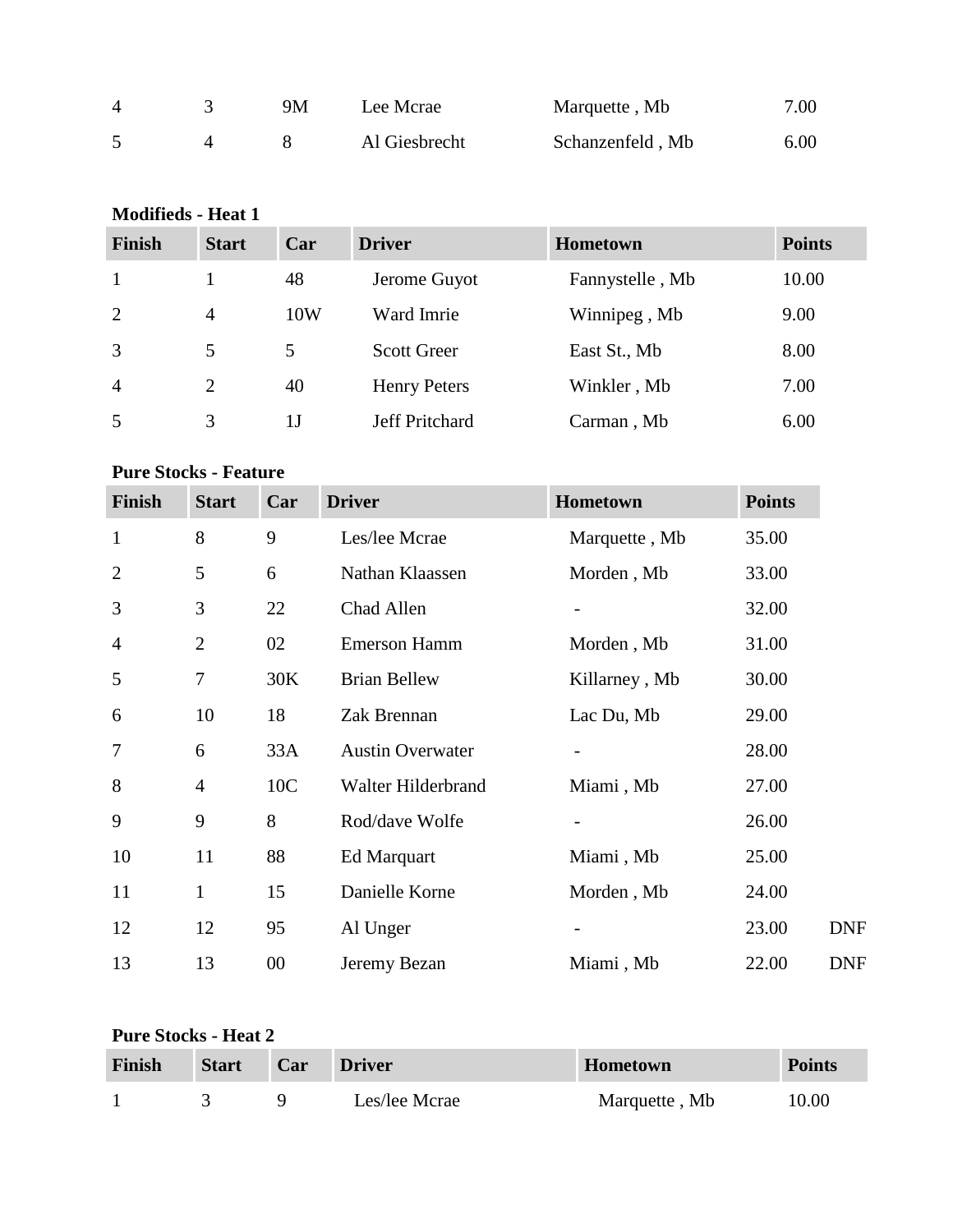| $\overline{2}$ |                | 22  | Chad Allen         | -          | 9.00 |
|----------------|----------------|-----|--------------------|------------|------|
| 3              |                | 10C | Walter Hilderbrand | Miami, Mb  | 8.00 |
| $\overline{4}$ | 5.             | 15  | Danielle Korne     | Morden, Mb | 7.00 |
| 5              | 6              | 18  | Zak Brennan        | Lac Du, Mb | 6.00 |
| 6              | $\overline{4}$ | 95  | Al Unger           | -          | 5.00 |

### **Pure Stocks - Heat 1**

| <b>Finish</b>  | <b>Start</b>   | Car | <b>Driver</b>           | <b>Hometown</b>          | <b>Points</b> |
|----------------|----------------|-----|-------------------------|--------------------------|---------------|
| $\mathbf{1}$   | 6              | 02  | <b>Emerson Hamm</b>     | Morden, Mb               | 10.00         |
| 2              | $\overline{4}$ | 6   | Nathan Klaassen         | Morden, Mb               | 9.00          |
| $\overline{3}$ | $\overline{2}$ | 30K | <b>Brian Bellew</b>     | Killarney, Mb            | 8.00          |
| $\overline{4}$ | 5              | 33A | <b>Austin Overwater</b> |                          | 7.00          |
| 5              | 1              | 8   | Rod/dave Wolfe          | $\overline{\phantom{0}}$ | 6.00          |
| 6              | 7              | 88  | Ed Marquart             | Miami, Mb                | 5.00          |
| 7              | 3              | 00  | Jeremy Bezan            | Miami, Mb                | 4.00          |

# **Street Stock - Feature**

| Finish         | <b>Start</b>   | Car            | <b>Driver</b>        | <b>Hometown</b> | <b>Points</b> |
|----------------|----------------|----------------|----------------------|-----------------|---------------|
| $\mathbf{1}$   | $\overline{4}$ | 70             | Jesse Teunis         | West St., Mb    | 35.00         |
| 2              | $\overline{2}$ | 25             | <b>Brad Wall</b>     | Winkler, Mb     | 33.00         |
| 3              | 5              | 39             | <b>Shawn Teunis</b>  | West St., Mb    | 32.00         |
| $\overline{4}$ |                | $\overline{4}$ | Doug Perrier         | -               | 31.00         |
| 5              | 3              | 8              | Rod Wolfe            | -               | 30.00         |
| 6              | 6              | 76             | <b>Brent Douglas</b> | Dufresne, Mb    | 29.00         |

### **Street Stock - Heat**

| Finish | <b>Start</b>  | Car | <b>Driver</b>       | <b>Hometown</b> | <b>Points</b> |
|--------|---------------|-----|---------------------|-----------------|---------------|
|        | $\mathcal{D}$ | 39  | <b>Shawn Teunis</b> | West St., Mb    | 10.00         |
| 2      |               | 25  | Brad Wall           | Winkler, Mb     | 9.00          |
| 3      | 4             | 70  | Jesse Teunis        | West St., Mb    | 8.00          |